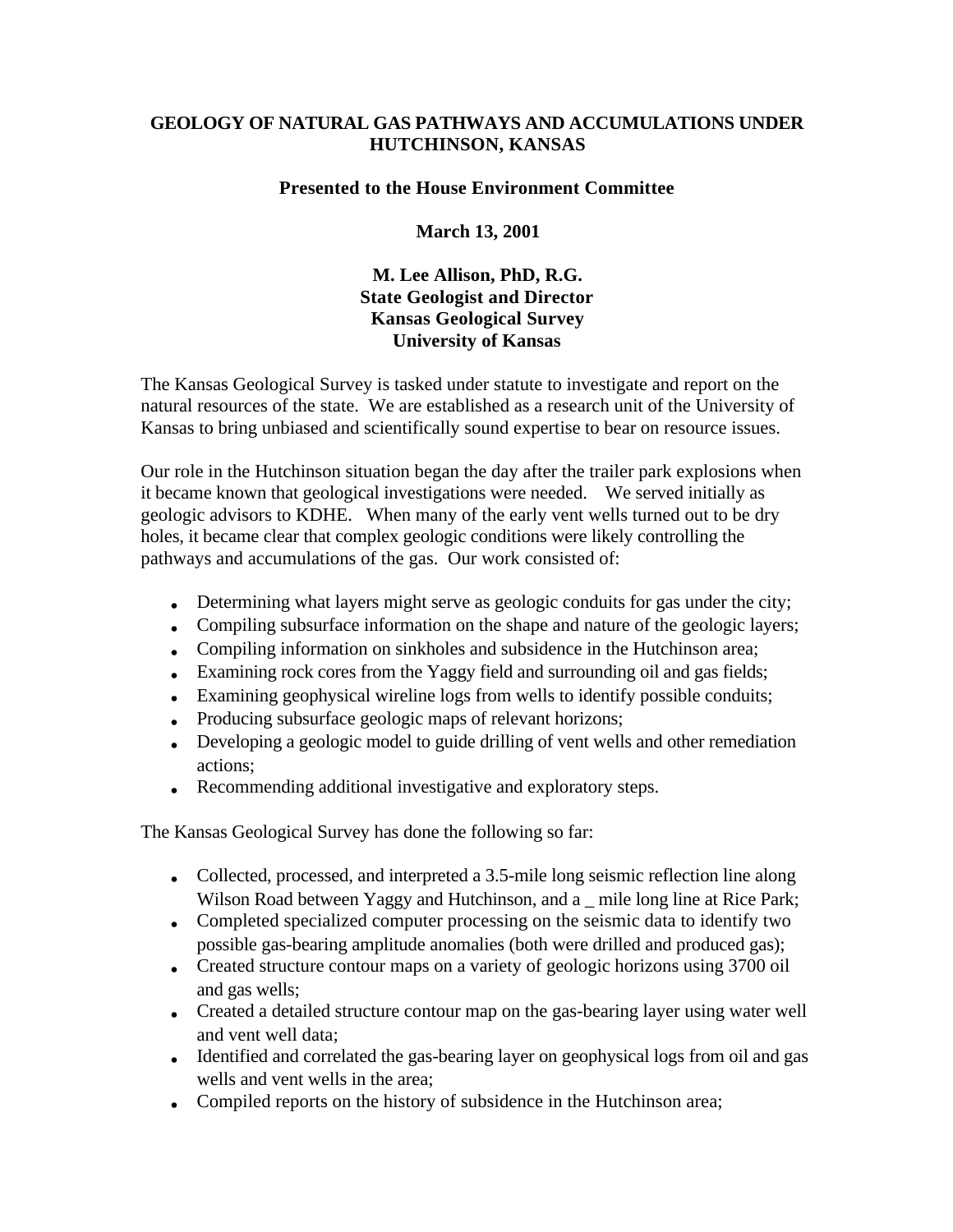- Examined well cores to determine the geologic origin of the gas-bearing layers in order to predict possible pathways, including the Atomic Energy Commission core in Rice County;
- Acquired, digitized, and processed sonic well logs to create a synthetic seismogram to correlate the seismic lines to the wells;
- Calculated that there are geologically feasible conditions under which highpressure gas could have traveled 7 miles underground in a few days;
- Examined outcrops in the region that might be equivalent to the gas-bearing layer;
- Advised the Groundwater Management District on a groundwater-monitoring program;
- Analyzed brine samples from the geysers for inorganic materials for source studies;
- Considered the potential for subsidence due to collapse of brine well caverns;
- Produced digital orthophoto quadrangle air photos for plotting data;
- Briefed federal, state, and local officials on the geology;
- Briefed U.S. Department of Energy and NASA; discussed cooperative efforts;
- Organized a one-day technical meeting for involved parties to plan further geologic investigations;
- Worked with KDHE, Kansas Gas Service, and the City of Hutchinson to recommend drilling locations, core locations, and types of logs to run; and
- Responded to scores of inquiries from citizens, consultants, attorneys, and the news media.

We have found that:

- The gas is confined to a relatively thin geologic layer at the top of the Permian-aged (approximately 250 million years old) Wellington Shale, about 200 feet above the Hutchinson Salt Member;
- The regional dip of the deeper rock layers is to the west, meaning that, all other factors being equal, gas would move in general to the east (because methane is lighter than water, it will tend to move updip – from lower to higher areas - through rock);
- The large number of vent wells that are dry holes suggests that the gas pathways are discrete and cover a relatively small area under the city;
- The seismic amplitude anomalies were drilled and found to contain gas; each is about 150-200 feet across;
- The gas-bearing layer may contain narrow belts of a particular type of rock that is preferentially fractured;
- There are anticlines present (rocks folded into an arch) that could serve to direct gas along their crests; and
- There are deep faults or fractures (many thousands of feet deep) that appear to control the orientation of the Arkansas River channel and may have controlled the location and orientation of geologic deposition during the Permian period as well.

What investigations need to be done to return confidence to Hutchinson and ensure that this cannot happen again?